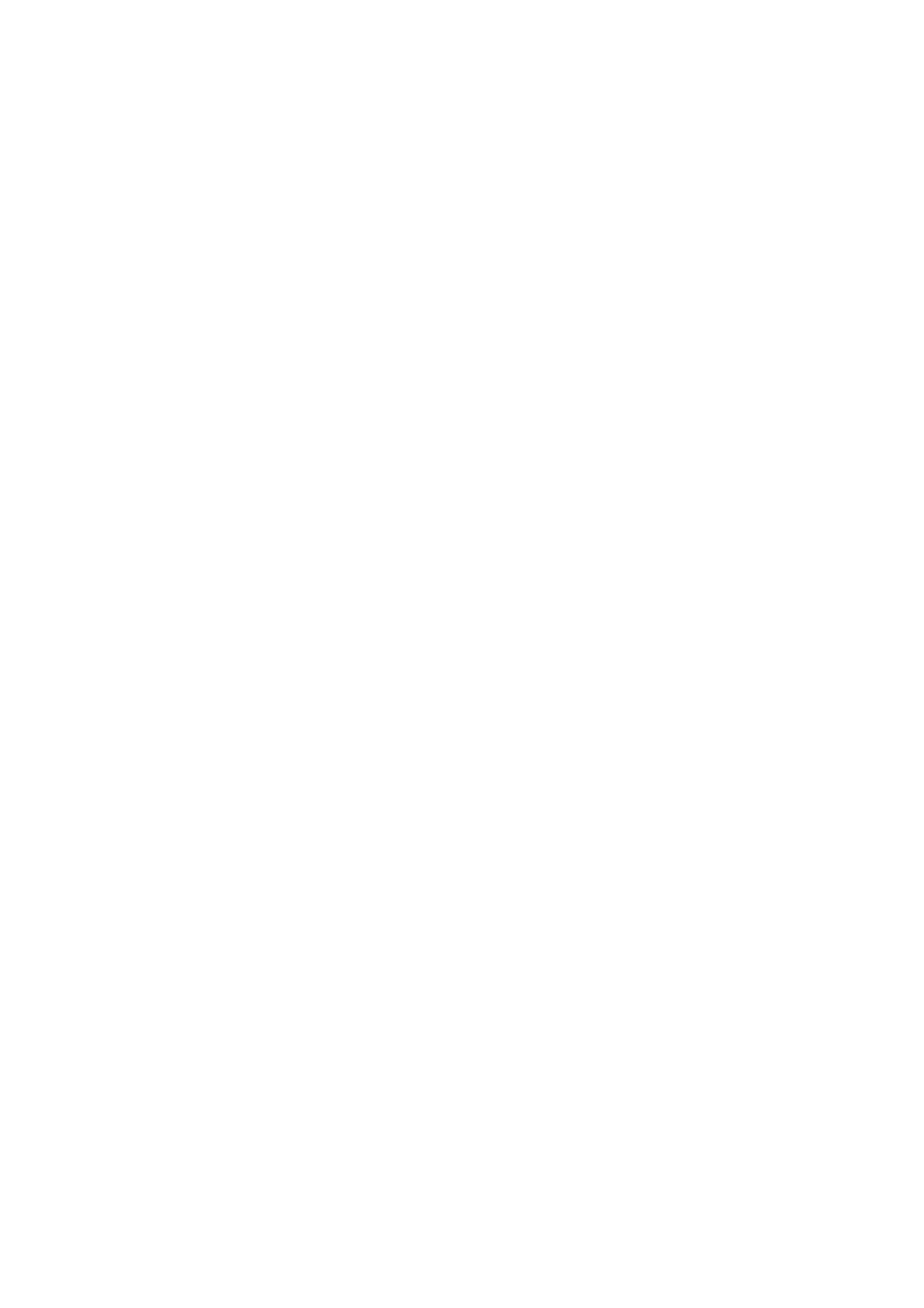# **II. REPORT**

# **Objects of the Bill**

- (a) To increase the number of elected members of the Islands, Sai Kung and Yuen Long District Councils; and
- (b) To adjust the cycle for compiling and publishing electoral registers.

## **LegCo Brief Reference**

2. CAB C1/41 dated 3 October 2002 issued by the Constitutional Affairs Bureau.

## **Date of First Reading**

3. 9 October 2002.

## **Comments**

4. This is a Bill dealing principally with two quite separate aspects of electoral provisions and proposing amendments to three ordinances.

5. First, it proposes to amend the District Councils Ordinance (Cap. 547) to increase the number of elected members of three out of the 18 District Councils (DC), namely, the Islands, Sai Kung and Yuen Long District Councils as follows -

| DC.           | No. of elected members to be increased from |    |  |
|---------------|---------------------------------------------|----|--|
| (a) Islands   |                                             |    |  |
| (b) Sai Kung  | 17                                          | 20 |  |
| (c) Yuen Long | 23                                          | 79 |  |

6. No change is proposed to the composition of other DCs nor the appointed and ex officio membership of all the DCs.

7. As explained in the LegCo Brief, the chief reason for the proposed increases is to cater to population growth, but other considerations are taken into account in determining the number and location of the increases.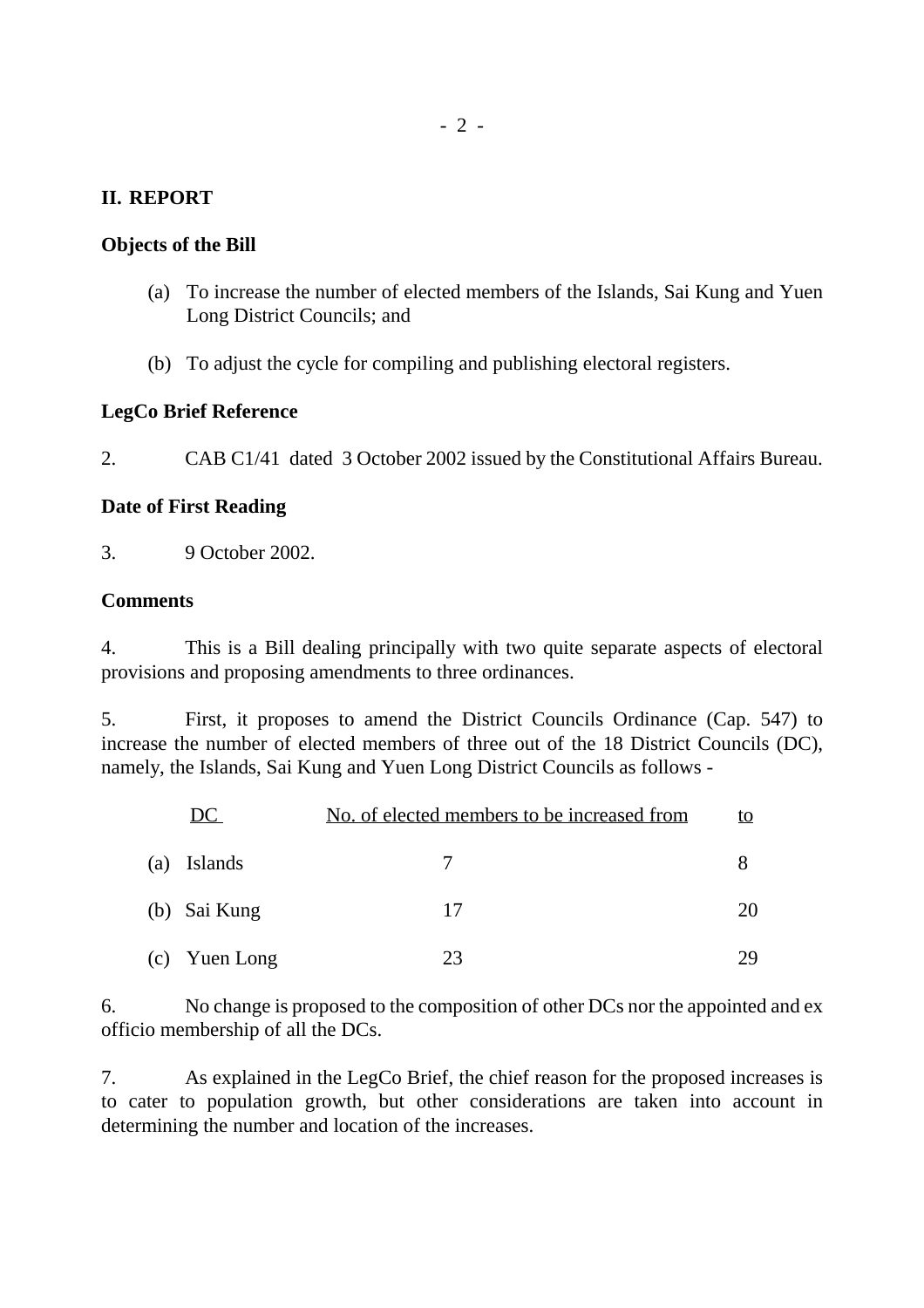8. As there is no commencement provision, the Bill will come into operation upon its gazettal after passage through LegCo. However, as the current term (the first term) of the DCs does not expire until the end of 2003, the changes are intended to take place only as from the second term. The Administration will be asked to clarify the proposed commencement date of the relevant provisions.

9. Second, the Bill proposes to adjust the compilation and publication of the provisional registers (PR) and final registers (FR) of geographical constituency (GC) and functional constituency (FC) voters and those of voters for Election Committee (EC) subsectors. The intention is to reduce "the time gap between the publication of electoral registers and the polling day as far as practicable, so as to ensure the data on electors contained therein would be more up-to-date".

10. The Bill will amend the Legislative Council Ordinance (Cap. 542) and Chief Executive Election Ordinance (Cap. 569) to defer the deadlines for -

|                                                           | in a DC election year |              | in a LegCo election or other year |           |
|-----------------------------------------------------------|-----------------------|--------------|-----------------------------------|-----------|
|                                                           | from                  | <u>to</u>    | from                              | <u>to</u> |
| (a) publication of PRs<br>for GC, FC and EC<br>subsectors | 15 April              | 15 August    | 15 April                          | 15 June   |
| (b) publication of FRs<br>for GC, FC and EC<br>subsectors | 25 May                | 25 September | $25$ May                          | 25 July   |

11. The Bill also includes some minor technical and consequential amendments.

### **Public Consultation**

12. The 18 DCs have been informed of the Administration's latest proposals on the composition of second term DCs.

### **Consultation with LegCo Panel(s)/Committee(s)**

13. The legislative proposals were discussed at the joint meeting of the Panels on Constitutional Affairs and Home Affairs on 27 September 2002. Members were generally supportive but the following views were also expressed -

(a) the proposed increases were illogical and lacked scientific basis;